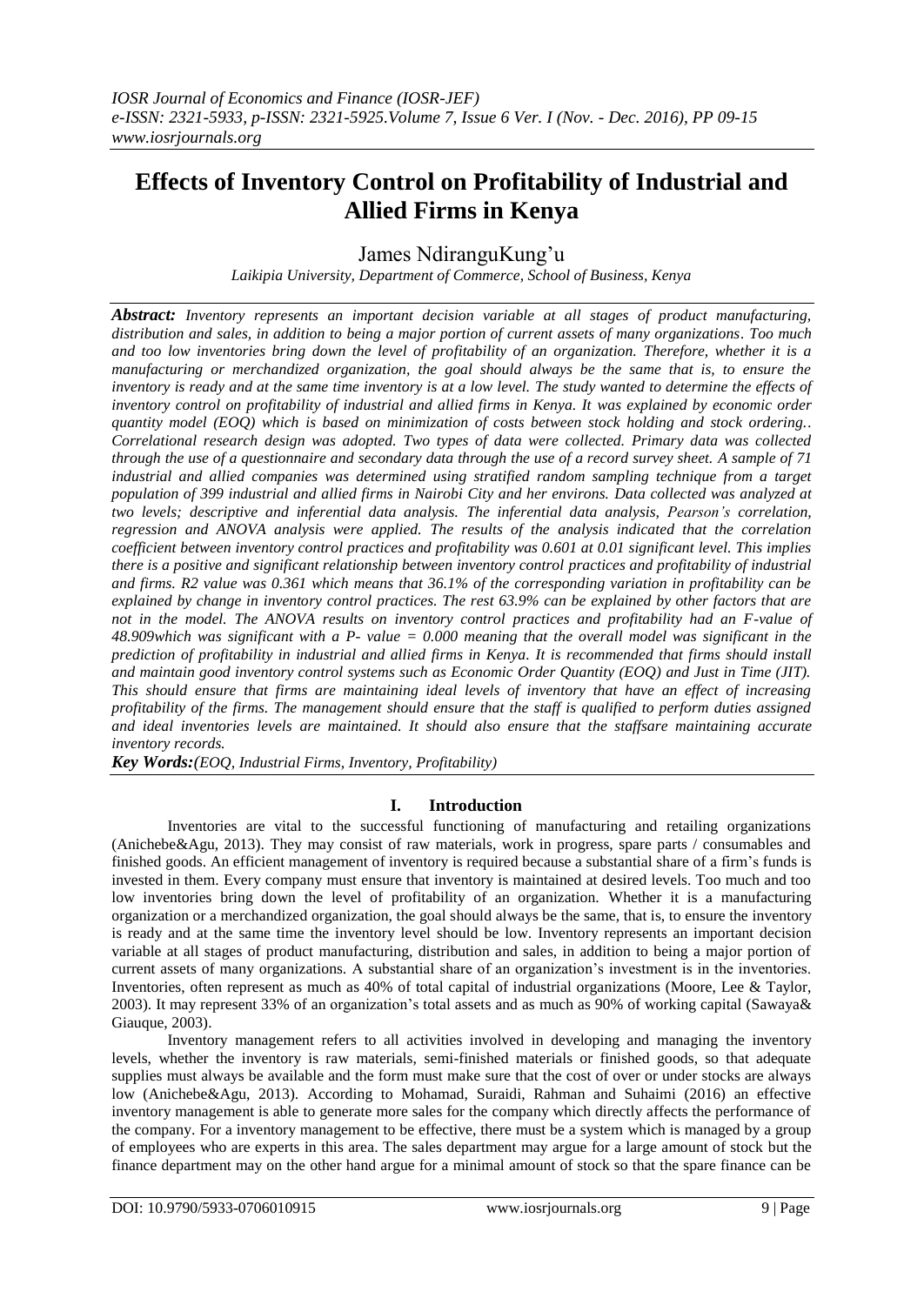utilized elsewhere (Anichebe&Agu, 2013). Whichever, the case the inventory level must be able to generate the highest profit possible.

## **II. Literature Review**

Inventory is the stock purchased with the purpose of resale in order to gain a profit. It represents the largest cost to a manufacturing firm. For a manufacturing firm, inventory consists of between 20% and 30% of the total investment (Garcia – Teruel& Martinez, 2007). Inventory should therefore be managed well in order to facilitate the firm's operations. There are three main types of inventories namely; raw materials, work in progress and finished goods. However, Hopp and Spearman (2000) classify inventory into raw materials, work in progress, finished goods and spare parts. Raw materials are the stocks that have been purchased and will be used in the process of manufacture while work in progress represents partially finished goods. Finished goods on the other hand, represent those items of stock that are ready to be monetized (Nwankwo&Osho, 2010). Since the level of inventory is large, the financial manager has to put into consideration the ordering cost, carrying cost and stock out cost of the inventory in determining the inventory level. For the purpose of this study Inventory level and inventory control systems were considered.

#### **Inventory Level**

In the management of inventory the firm is always faced with the problem of meeting two conflicting needs: - maintaining a large size of inventory for efficient and smooth production and sales operations and maintaining a minimum level of inventory so as to maximize profitability (Pandey, 2008). Both excessive and inadequate inventories are not desirable. The dangers of excessive inventories are that stockholding costs are too high and as a result the firm's profitability is reduced. According to Mohammad (2011) managers can create value for shareholders by means of decreasing inventory levels. However, maintaining inadequate level of inventory is also dangerous because ordering costs are too high. It may also lead to stock out costs. Saleemi (1993) asserts that there are advantages of maintaining an ideal level of inventory. This includes economies of scale to be gained through quantity and trade discounts, less risks of deterioration and obsolescence, and reduced cost of insurance among others. A study carried out by Mathuva (2010) on the influence of working capital management components on corporate profitability found that there exists a highly significant positive relationship between the period taken to convert inventories into sales and profitability. This meant that firms maintained sufficiently high inventory levels which reduced costs of possible interruptions in the production process and loss of business due to scarcity of products.

Nyabwanga, Ojera, Lumumba, Odondo and Otieno(2012) found that small scale enterprises often prepare inventory budgets and reviewed their inventory levels. These results were in agreement with the findings of Kwame (2007) which established that majority of businesses review their inventory levels and prepare inventory budgets. These findings had already been stressed by Lazaridis and Tryponidis (2006) that enhancing the management of inventory enables businesses to avoid tying up excess capital in idle stock at the expense of profitable ventures. Nyabwanga et al. (2012) assert that good performance is positively related to efficiency inventory management.

#### **Inventory Control System**

A firm needs a control system to effectively manage its inventory (Pandey, 2008). There are several control systems in practice that range from simple to very complicated systems. A firm must ensure that the system it adopts must be the most efficient and effective. Pandey (2008) argues that small firms may opt to adopt simple two bin systems and the very large firms may choose to adopt very complicated systems such as ABC inventory control systems or Just in Time (JIT) systems. A study carried out by Grablowsky (2005) found that only large firms had established sound inventory control systems for determining inventory re-order and stock levels. The firms used quantitative techniques such as EOQ and Linear Programming to provide additional information for decision making. Small firms on the other hand used management judgement without quantitative back up.

Under this study, the objective was to examine how inventory control practices influence profitability of manufacturing and allied firms in Kenya and the null hypothesis was stated as follows;**H01:**Inventory Control Practices do not influence Profitability of Industrial Firms in Kenya

#### **Economic Order Quantity Model of Inventory Management**

This model is an inventory control model and is based on minimization of costs, between stock holding and stock ordering. It requires the determination of economic order quantity (EOQ) which is the ordering quantity at which stock holding costs are equal to stock ordering costs (Saleemi, 1993). It suggests that the optimal inventory size is the point at which stock ordering costs are equal to the stock holding costs. The optimal inventory size is also known as economic order quantity (EOQ). This model helps an organization to put in place an effective stock management system to ensure reliable sales forecasts to be used in ordering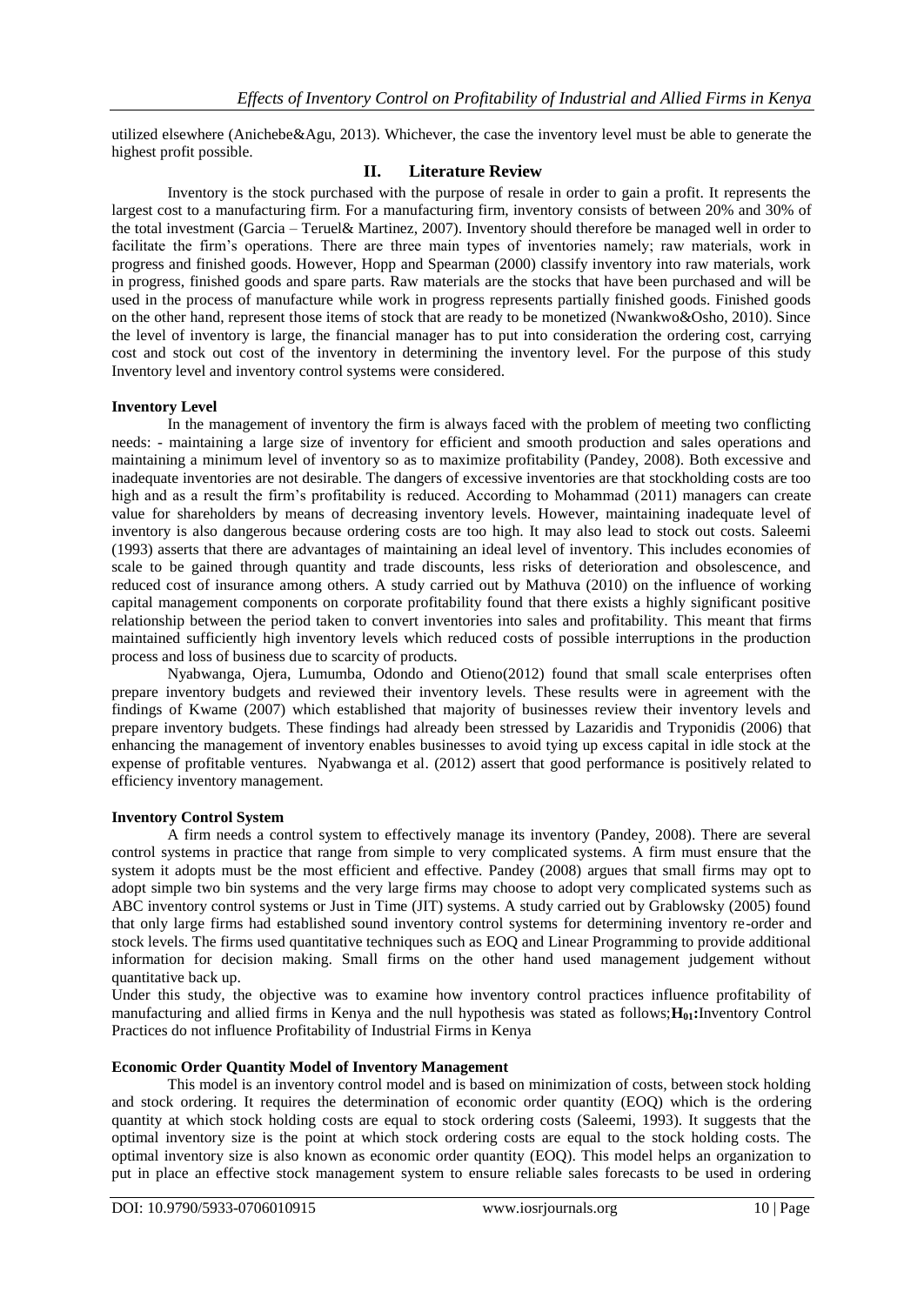purposes (Atrill, 2006). In order to ensure applicability of the EOQ model several assumptions must be taken into consideration. First, the usage of stored product is assumed to be steady. Second, ordering costs are assumed to be constant, i.e. the same amount has to be paid for any order size. Finally, the carrying costs of inventory which are composed of cost of storage, handling and insurance are assumed to be constant per unit of inventory, per unit of time. The EOQ model therefore merely takes variable costs into consideration, although it can easily be extended so as to include fixed costs (Ross et al., 2008). This model has been used in the past by Nyabwanga et al. (2012) in Kenya.

The basic EOQ model is based on the assumptions that only one product is produced, annual demand requirements are known, demand is spread evenly throughout the year so that demand rate is reasonably constant, lead time does not vary, each order is received in a single delivery and there is no quantity discounts. The model is expressed as follows:

$$
EOQ = \frac{2DS}{\sqrt{H}}
$$

Where  $D =$  Demand in units per year

 $S =$ Ordering cost per unit

 $H = \text{Cost of Holding Inventories per unit per year}$ 

EOQ = Economic Order Quantity

Maintaining optimal inventory levels reduces the cost of possible interruptions or loss of business due to the scarcity of products, reduces supply costs and protects against price fluctuations (Nyabwanga et al., 2012).

# **III. Methodology**

This study adopted a correlational research design. Two types of data were collected. Primary data was collected through the use of a questionnaire and secondary data through the use of a record survey sheet. A likert scale type of a questionnaire was used to collect the primary data but for a secondary datapanel data was collected over the period 2009 to 2014 on all the 71 industrial and allied companies. The sample size was determine through stratified random sampling technique from a target population of industrial firms in Nairobi City and her environs of 399 industrial and allied firms. Data collected was analyzed using SPSS software and two levels of analysis were used; descriptive and inferential data analysis.

Descriptive data analysis was the first step and showed the frequency of responses mean on the effect of inventory control on profitability. Inferential data analysis level followedand this involved; correlation, linear regression and ANOVA analysis. Pearson's correlation was used to measure the degree and direction of association between different variables under consideration. Linear regression was used to estimate the causal relationship between inventory control and profitability of industrial and allied firms and finally, the ANOVA analysis was used to test the hypothesis of the study.

## **IV. Results and Discussion**

The objective of the study was to examine how inventory control influences profitability of manufacturing firms in Kenya. The objective was tested through five (5) composite measures on a scaled questionnaire. The findings were presented in table 1 which shows the frequencies of responses and mean on the effect of inventory control on profitability.

Defined levels of inventories ensure that firms are able to plan when to procure for additional inventories. The respondents were requested to indicate whether their firms had defined levels of inventories for their raw materials. A majority (66%) indicated that their firms had defined levels of inventories for their raw materials, (12.7%) did not commit themselves while few (11.2%) indicated that their firms did not have defined levels of inventories for their raw materials. The responses had a mean of 3.85. Majority of responses had 4 indicating that the firms have defined levels of inventories for raw materials. With well-defined levels of raw materials, firms are able to maintain ideal levels of stock and this further means minimum cost of ordering and stock holding. Therefore, the firms are able to maximize their profits. This contradicts the study carried out by Nyabwanga et al. (2012) that showed that majority of small firms do not stock optimal quantities of inventories and do not determine re-order points.

An ideal level of inventories is a good indicator that the inventories are well managed and this leads to increased profitability. The respondents were requested to indicate whether their firms had determined optimal batch sizes. A significant majority (77.4%) indicated that their firms had determined optimal batch sizes, (16.5%) did not commit themselves while few (5.6%) indicated that their firms had not determined optimal batch sizes. The responses had a mean of 3.90. Review of inventory levels helps firms determine ideal levels of inventory and reduces redundant inventory. Atrill (2006) asserts that there are certain costs that relate to holding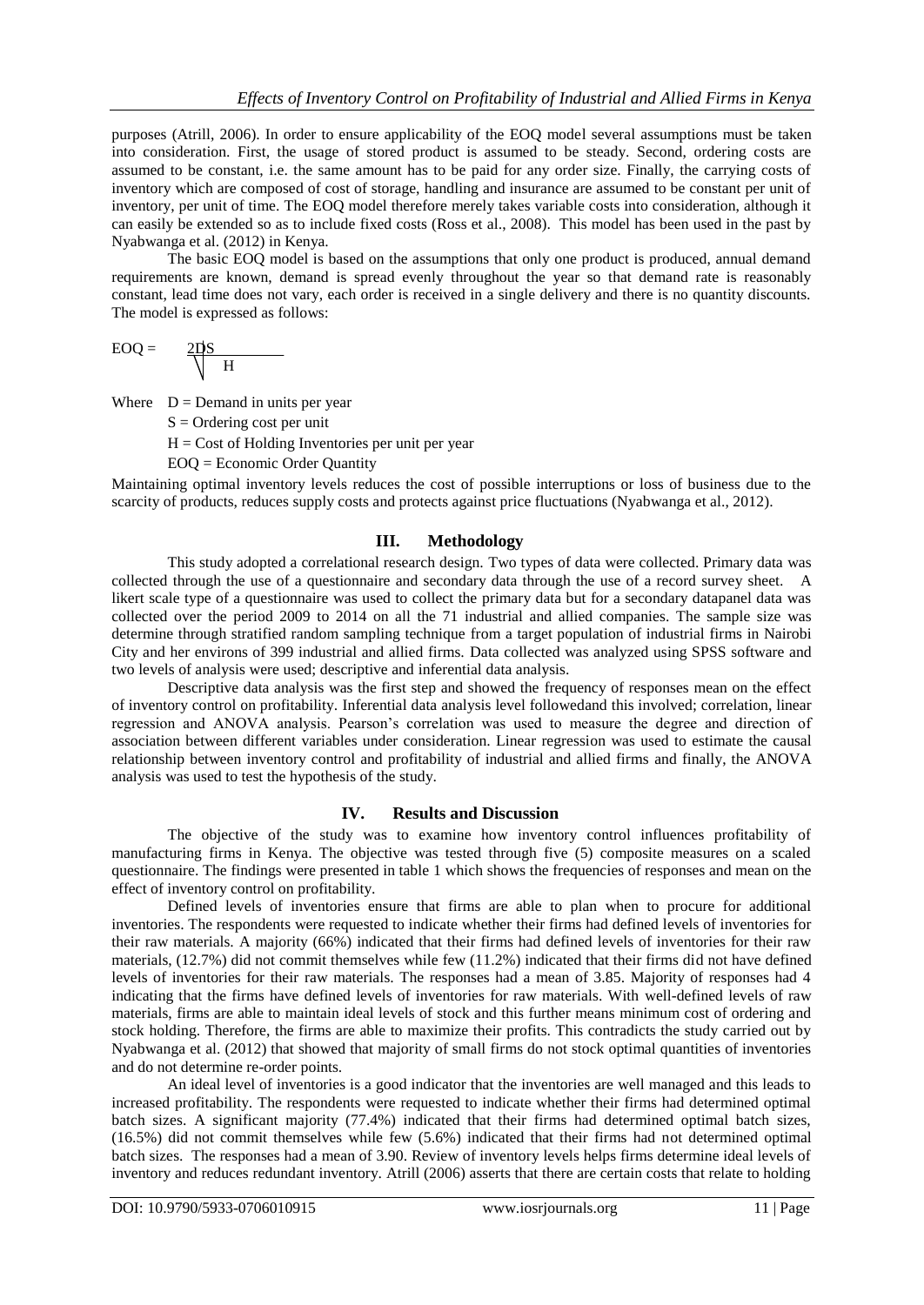too much inventories and also costs relating to holding too little inventories. Thus, the management should put in place an effective management system to ensure reliable sales forecast to be used in stock ordering purposes.

Respondents were requested to indicate whether their firms reviewed inventory levels periodically. A significant majority (91.5%) indicated that their firms reviewed inventory levels periodically, (5.6%) did not commit themselves while few (2.8%) indicated that their firms do not review their inventories levels. The responses had a mean of 4.32. This is an indication that most of the responses were 4 implying that firms review inventory levels periodically. Ross et al. (2008) observed that the economic order quantity model is one of the approaches of determining the optimum inventory level and takes into account the inventory carrying costs, inventory shortages costs and total costs that help in determination of the appropriate inventory level to hold. The holding costs increase in time e.g. insurance, rent e.t.c. Therefore, the management needs to keep on reviewing the level of inventories periodically.

Keeping accurate records helps firms reduce pilferages and theft as well as maintaining ideal levels of inventories. This has an effect of reducing total cost of operation. The respondents were requested to indicate whether their firms maintained accurate records. A significant majority (94.4%) indicated that their firms keep accurate inventory records, (5.6%) did not commit themselves while few (2.8%) indicated that their firms did not keep accurate records. The responses had a mean of 4.34 and therefore, many of the responses were 4 indicating that firms maintain accurate records. The requirements of inventories keep on changing periodically. Therefore, records well-kept help managers determine optimal inventories levels. Lazaridis and Tryfonidis (2006) found that firms that do not maintain optimal levels of inventories lead to tying up excess capital at the expense of profitable operations. They argued that managers of firms should keep their inventories to an optimum level since mismanagement of inventory will lead to tying up of excess capital at the expense of profitable operations.

A firm that has a sound inventory control system is capable of maximizing profits. The respondents were asked to indicate whether their firms had inventory control systems. A significant majority (91.5%) indicated that their firms had inventory control systems, (4.2%) did not commit themselves while few (4.2%) indicated that they did not have inventory control systems. The responses had a mean of 4.22 indicating that firms have established inventory control systems. This contradicts the study carried out by Grablowsky (2005) that found that only large firms had established sound inventory control systems for determining inventory order and stock levels. The firms use quantitative techniques such as EOQ and Linear Programming to provide additional information for decision making. Small firms on the other hand use management judgement without quantitative back up.

The mean score of all the responses was 4.11 on a scale of one to five. This shows that there were more respondents who agreed with the statements in support of inventory control having an influence on profitability. This shows that the finance managers of the firms take precautions to ensure that their firms maintain ideal levels of inventories both for finished goods and for raw materials to ensure increased profitability. Saleemi (1993) asserts that firms can derive advantages by maintaining ideal levels of inventories and these include economies of scale to be gained through quantity and trade discounts, less deterioration and obsolescence, and reduced cost of insurance. Maintaining ideal levels of inventories bring about increased profitability and therefore the firms are maximizing profits. A study carried by Nyabwanga et al. (2012) showed that good performance is positively related to efficiency of inventory management. They also found that the firms were more efficient in the management of inventory than in the management of either cash or receivables.

| Key: $1 =$ Strongly Disagree, $2 =$ Disagree, $3 =$ Neutral, $4 =$ Agree, $5 =$ Strongly Agree |                                                                 |      |      |      |       |       |            |  |  |
|------------------------------------------------------------------------------------------------|-----------------------------------------------------------------|------|------|------|-------|-------|------------|--|--|
|                                                                                                | <b>Statement</b>                                                | $\%$ | $\%$ | $\%$ | $\%$  | $\%$  | LikertMean |  |  |
|                                                                                                | The firm has defined levels of inventories for<br>raw materials | 5.6  | 5.6  | 12.7 | 50.7  | 25.4  | 3.85       |  |  |
|                                                                                                | The firm has determined optimal batch sizes                     | 1.4  | 4.2  | 16.9 | 57.7  | 19.7  | 3.90       |  |  |
|                                                                                                | The firm reviews inventory levels periodically                  | 1.4  | 1.4  | 5.6  | 52.1  | 39.4  | 4.32       |  |  |
|                                                                                                | The firm keeps accurate inventory records                       |      | 1.4  | 4.2  | 59.2  | 35.2  | 4.34       |  |  |
|                                                                                                | The firm has installed an inventory control<br>system           | 1.4  | 2.8  | 4.2  | 54.9  | 36.6  | 4.22       |  |  |
|                                                                                                | Average                                                         | 1.96 | 3.08 | 8.72 | 54.92 | 31.32 | 4.11       |  |  |

**Table 1:** Inventory Control Practices Descriptive Results

## **Reliability Measurement for Inventory Control Practices**

The reliability analysis was done on all the items to determine whether they met the threshold of more than 0.7. The results of the analysis show cronbach's alpha of 0.777. This implies that the instrument was sufficiently reliable for measuring inventory control. The results of the analysis are as shown in table 2 shown below: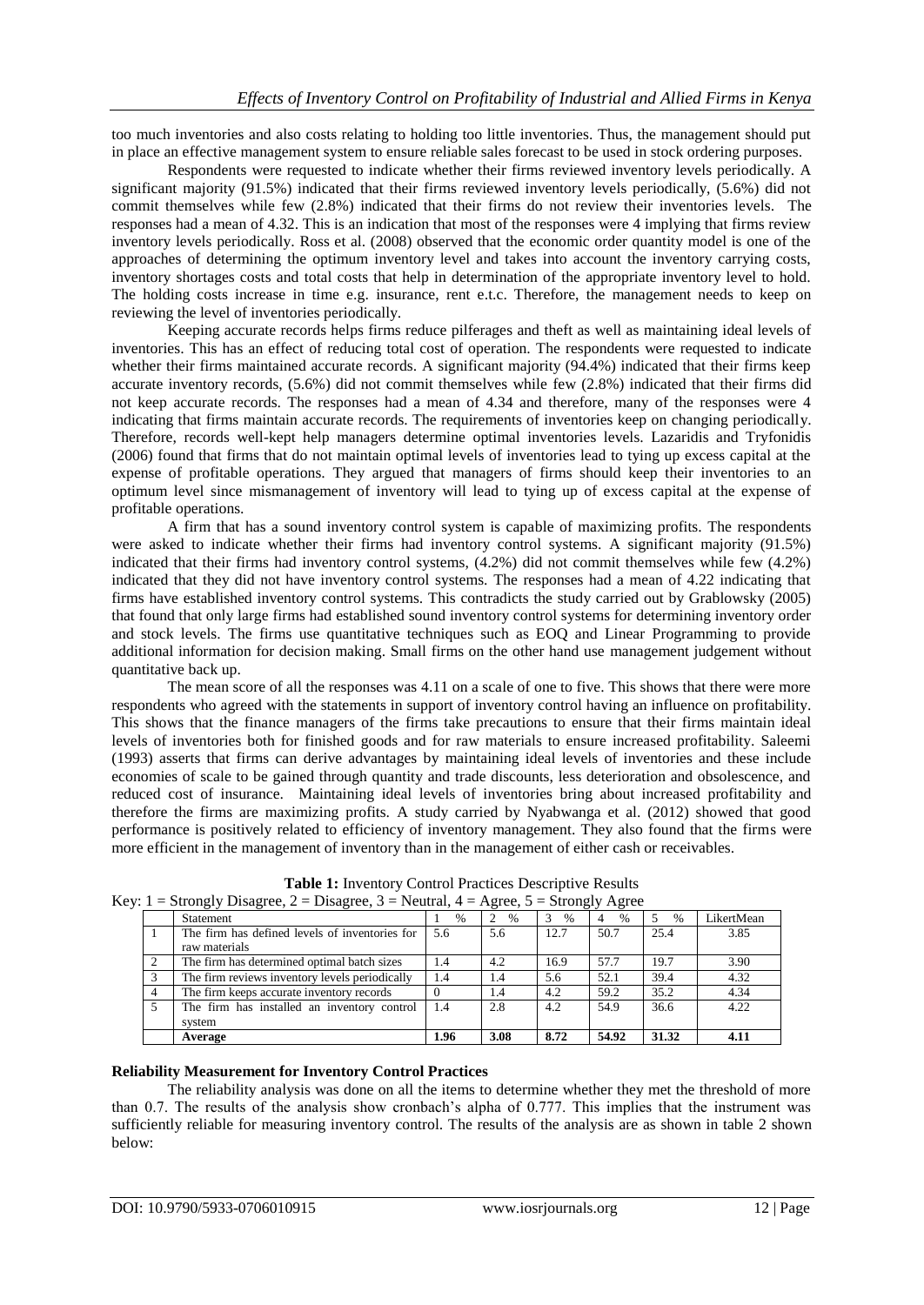## **Table 2: Reliability Measurement Results of Inventory Control Practices**

| 'arıable.            | Items<br>Number of | `ronbach's Alpha |  |
|----------------------|--------------------|------------------|--|
| control<br>Inventory |                    |                  |  |

Two tests were carried out to determine whether factor analysis was appropriate and the results are displayed in table 3. The KMO results indicate a value of 0.790 which is higher than the recommended value of 0.5 (Tabachnick&Fidell, 2007; William, Brown & Osman, 2010). Bartlett's test of Sphericity on the other hand showed a p-value of 0.000 which was lower than 0.05 (Tabachnick&Fidell, 2007; William, Brown & Osman, 2010). The two tests indicate that it was desirable to perform principal component analysis.

#### **Table 3:** KMO and Bartlett's Test Results for Inventory Control Practices

| Kaiser- Meyer-Olkin Measure of Sampling |                    |         |
|-----------------------------------------|--------------------|---------|
| Adequacy                                |                    | 0.790   |
| Bartlett's Test of Sphericity           | Approx. Chi square | 121.832 |
|                                         | df                 |         |
|                                         | Sig                | 000     |

When the 5 composite variables on inventory control practices were subjected to principal component analysis the results indicated that all of the composite variables had measures loaded between 0.478 and 0.719 which were higher than 0.4 as recommended by David, Patrick, Philip and Kent (2010). All the factors were retained as critical drivers of profitability and the results are presented in table 4. The rest of the study used all the 5 measures as the composite measures of inventory control practices.

## **Table 4: Component Matrix of Inventory Control Practices**

| Factor                                                       | Factor Loading |
|--------------------------------------------------------------|----------------|
| The firm has installed an inventory control system           | 0.719          |
| The firms keeps accurate inventory records                   | 0.705          |
| The firm reviews inventory levels periodically               | 0.680          |
| The firm has determined optimal batch sizes                  | 0.479          |
| The firm has defined levels of inventories for raw materials | 0.478          |

## **Correlation between Inventory Control Practices and Profitability**

A correlation coefficient statistic that describes the degree of linear association between inventory control practices and profitability was determined. Table 5 indicates that there is a positive significant linear relationship between inventory control practices and profitability of manufacturing firms in Kenya. This relationship has been illustrated by a correlation coefficient of 0.601at 0.01 significant level. This implies that there is a positive and significant relationship between inventory control practices and profitability of industrial and allied firms in Kenya. The results conform to the previous studies done by (Nyabwanga et al., 2012) who found that good business performance is positively related to efficiency of inventory management. This positive relationship between inventory control practices and profitability indicates that the manufacturing firms have installed sound inventory control systems that ensure that total cost between stock holding and ordering are at minimum level.

|               |         |                                                             | Profitability | <b>Inventory Control Practices</b> |
|---------------|---------|-------------------------------------------------------------|---------------|------------------------------------|
| Profitability |         | Pearson Correlation                                         |               | $.601**$                           |
|               |         | $Sig. (2-tailed)$                                           |               | .000                               |
|               |         |                                                             |               | 71                                 |
| Inventory     | Control | <b>Pearson Correlation</b>                                  | .601          |                                    |
| Practices     |         | $Sig. (2-tailed)$                                           | .000          |                                    |
|               |         |                                                             | 71            | 71                                 |
|               |         | **. Correlation is significant at the 0.01 level (2-tailed) |               |                                    |

**Table 5: Correlation between Inventory Control Practices and Profitability**

## **Regression Line between Inventory Control Practices and Profitability**

A regression line was superimposed on the scatter plot of profitability versus inventory control practices as shown on figure 1. The regression line indicates a positive gradient. The findings of a positive relationship between inventory control practices and profitability concurs with those of Makori and Jagongo (2013) that found a significant relationship between inventory control and profitability and where profitability was measured by return on assets (ROA). A positive relationship indicates that maintaining high inventory levels reduces the cost of possible interruptions in production process and loss of business due to scarcity of products. Maintaining of high level of inventories helps to reduce the cost of supplying the products and protects the firm against price fluctuations as a result of adverse macro economic factors.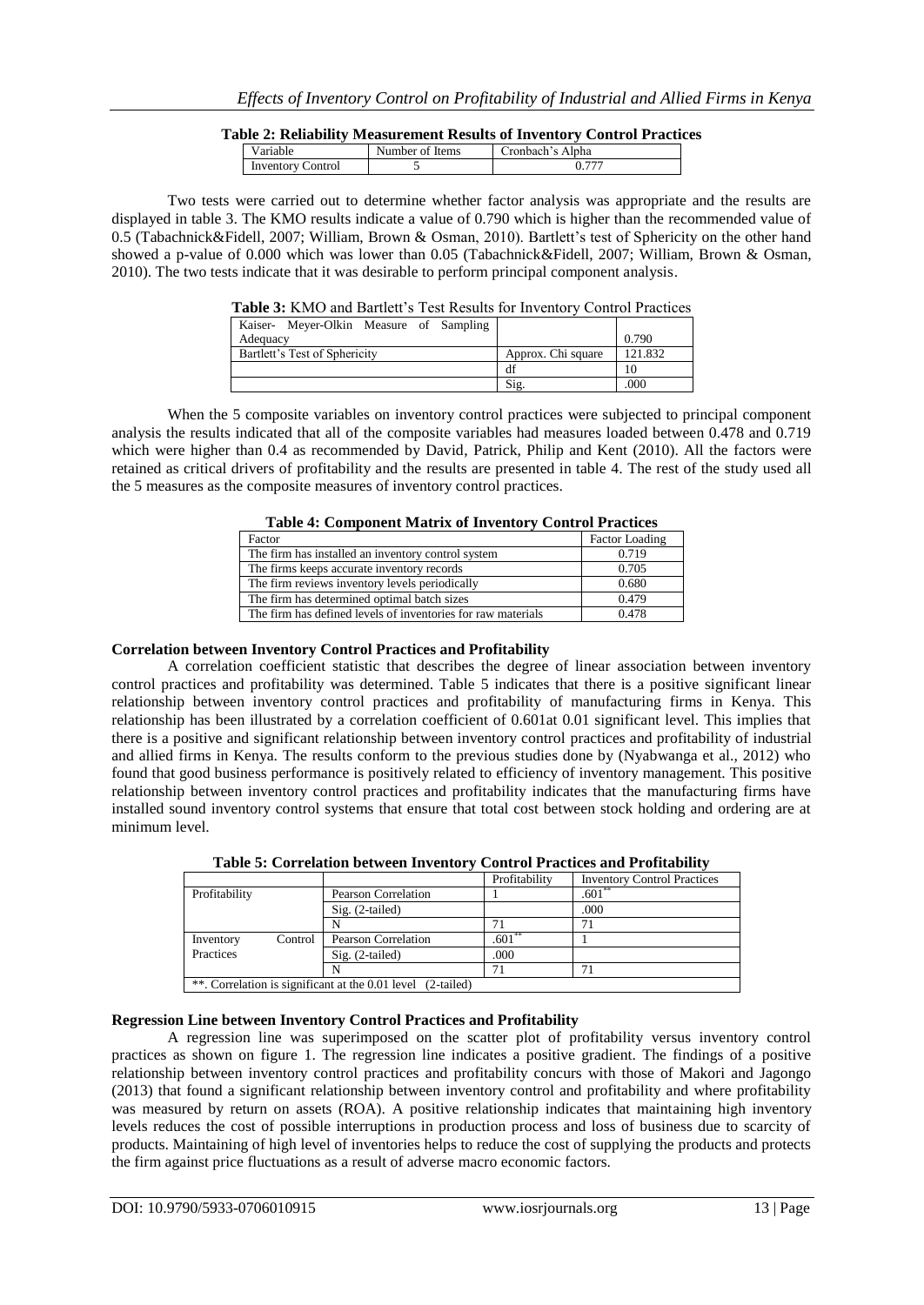

**Figure 1: Curve Fit of Inventory Control Practices and Profitability**

Regression analysis was conducted to determine the amount of variation in profitability explained by inventory control practices. The calculated R – value was 0.601.  $R^2$  value = 0.361 which means that 36.1% of the corresponding variation in profitability can be explained by change in inventory control practices. The rest 63.9% can be explained by other factors that are not in the model. The results of the analysis are shown in table 6.

|  | Table 6: Model Summary of Inventory Control Practices |  |  |
|--|-------------------------------------------------------|--|--|
|  |                                                       |  |  |

| 17   | Square | <b>Adjusted R Square</b> | Std.<br>Error of the Estimate |
|------|--------|--------------------------|-------------------------------|
| .601 | .361   | .354                     | 4.23445                       |
|      |        |                          |                               |

A one way analysis of variance (ANOVA) whose results formed a basis for tests of significance was used. The ANOVA for the linear model presented in table 7 of inventory control practices and profitability has an F value = 48.909 which is significant with p-value  $p = 0.000 < 0.05$  meaning that the overall model is significant in the prediction of profitability in industrial and allied firms in Kenya. We therefore reject the null hypothesis that inventory control practices do not have any influence on profitability of manufacturing firms in Kenya and confirm indeed that there is a positive and significant influence of inventory control practices on profitability of manufacturing firms in Kenya.

| Table 7. Arry 7.1 IVI Inventory Control I ractices and I romability |                       |    |             |        |      |  |  |  |
|---------------------------------------------------------------------|-----------------------|----|-------------|--------|------|--|--|--|
|                                                                     | <b>Sum of Squares</b> | df | Mean Square |        | Sig. |  |  |  |
| Regression                                                          | 1011.331              |    | 1011.331    | 48.909 | .000 |  |  |  |
| Residual                                                            | 1426.780              | 69 | 20.678      |        |      |  |  |  |
| Total                                                               | 2438.111              | 70 |             |        |      |  |  |  |

|  | Table 7: ANOVA for Inventory Control Practices and Profitability |  |
|--|------------------------------------------------------------------|--|
|  |                                                                  |  |

Analysis of the regression model coefficients is shown in table 8. From table 4.39 there is a positive beta co-efficient of 1.239 as indicated by the co-efficient matrix with a p-value =  $0.000 < 0.05$  and a constant of 5.476 with a p-value  $= 0.012 < 0.05$ . Therefore, both the constant and inventory control practices contribute significantly to the model. Therefore, the model can provide the information needed to predict profitability from inventory control practices. The regression equation is presented as follows:  $Y = 5.476 + 1.239X + \epsilon$ ; Where Y = Profitability, Xis the inventory control practices and  $\varepsilon$  is the error term

**Table 8: Regression Coefficients of Inventory Control Practices and Profitability**

|                                   | Coefficients |            |       | Sig. |
|-----------------------------------|--------------|------------|-------|------|
|                                   | B            | Std. Error |       |      |
| (Constant)                        | 5.476        | 2.130      | 2.571 | .012 |
| Control<br>Inventory<br>Practices | .239         | .177       | 6.993 | .000 |

## **Conclusion on Inventory Control Practices**

The results of the study have shown that when firms maintain good inventory control systems, the firms' profits are high. The firms should install modern inventory control systems such as economic order quantity (EOQ) and just in time (JIT). These inventory control systems help firms maintain optimal inventory levels. Maintaining optimal inventory levels reduces cost of possible interruptions or loss of business due to scarcity of products at the same time it reduces high cost of maintaining stock. Cost of high stock includes stock theft, expiry, insurance and storage. In light of EOQ model, costs have to be maintained at minimal level between stock holding and ordering. The firms should also be able to put in place an effective stock